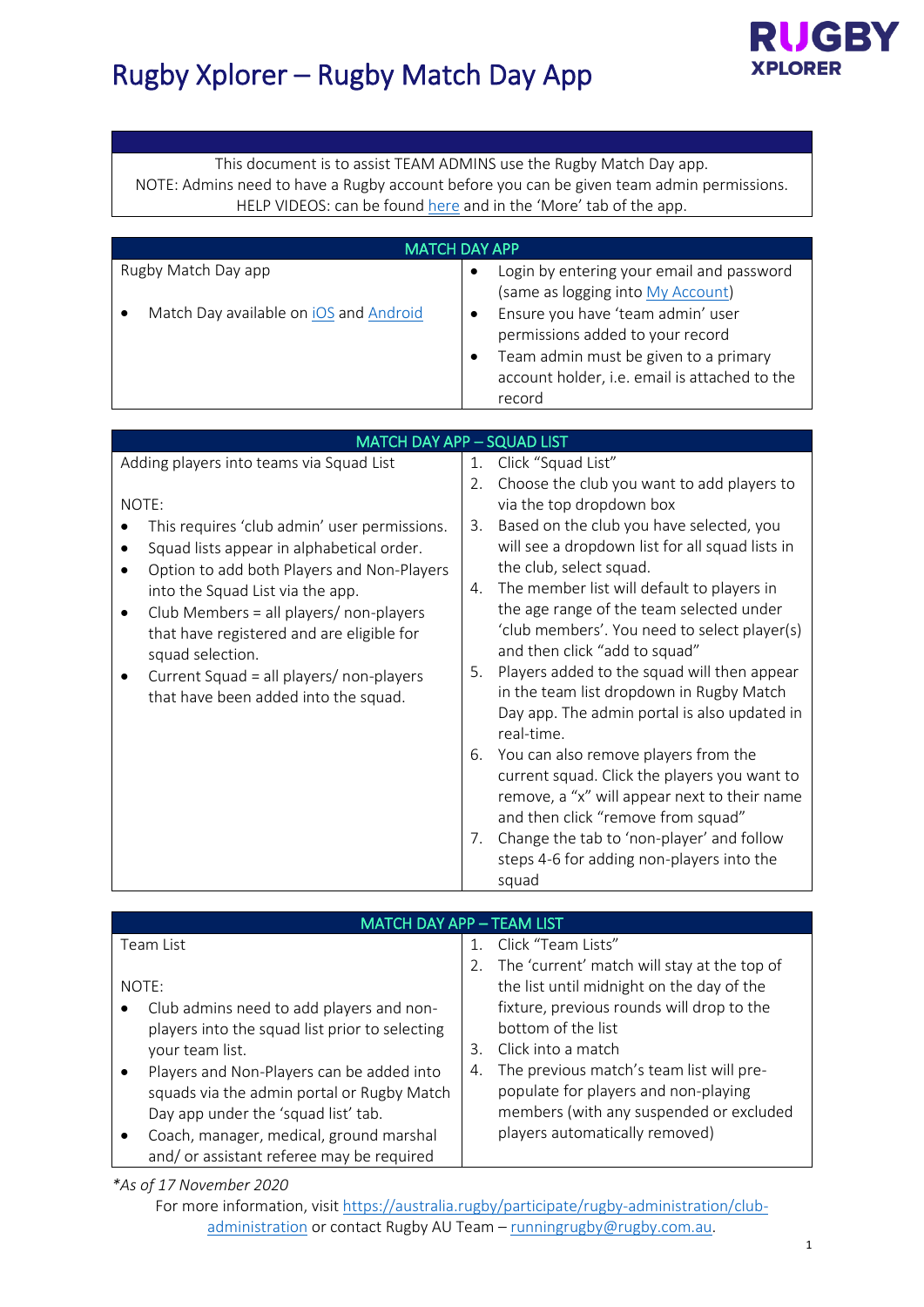

# Rugby Xplorer – Rugby Match Day App

| on a team sheet. If you do not add these to | Jersey numbers can be edited as<br>a.            |
|---------------------------------------------|--------------------------------------------------|
| your team list, the team list will not be   | required in the text box                         |
| saved.                                      | As you remove and add players,<br>$b_{1}$        |
| The previous match's team list will pre-    | they will automatically sort in                  |
| populate for players and non-playing        | position order                                   |
| members (with any suspended or excluded     | Don't forget to "submit" the<br>C.               |
| players automatically removed) from Round   | updated team list                                |
| 2 onwards.                                  | Adding player = click 'Manage Players'<br>5.     |
|                                             | Select Player from dropdown list<br>a.           |
|                                             | Select Position from dropdown list<br>b.         |
|                                             | Jersey will default to the position,<br>C.       |
|                                             | but this field is editable                       |
|                                             | d. Select Captain or Vice-Captain for            |
|                                             | the relevant players                             |
|                                             | Click "Add"<br>$e_{1}$                           |
|                                             | Adding team officials = click 'Manage Team<br>6. |
|                                             | Officials'                                       |
|                                             | Select Role, e.g. coach, manager,<br>a.          |
|                                             | medical/ first aid attendant, ground             |
|                                             | marshal or assistant referee                     |
|                                             | Select Non-Player<br>b.                          |
|                                             | Click "Add"<br>C <sub>1</sub>                    |
|                                             | Click "Submit"<br>7.                             |
|                                             | If in doubt, click '1 hour' for team list<br>8.  |
|                                             | selection                                        |
|                                             |                                                  |

|              | <b>MATCH DAY APP - MEMBER CARDS</b>                                                                                                                                                                             |
|--------------|-----------------------------------------------------------------------------------------------------------------------------------------------------------------------------------------------------------------|
| Member Cards | Click "Team Lists"<br>Next to the match click "View"<br>Click two-person icon, next to 'submit'<br>3.<br>button<br>Profile picture and key information about<br>4.<br>the player will appear. Team managers can |
|              | scroll through their player list                                                                                                                                                                                |

| <b>MATCH DAY APP - LIVE SCORING</b>        |                                                    |  |
|--------------------------------------------|----------------------------------------------------|--|
| Match Day (Live Scoring)                   | 1. Click "Match Day"                               |  |
|                                            | The 'current' match will stay at the top of<br>2.  |  |
| NOTE:                                      | the list until midnight on the day of the          |  |
| Both Teams Managers should select 'Score   | fixture, previous rounds will drop to the          |  |
| my Team'.                                  | bottom of the list                                 |  |
| Remember to click "1st Half" or "2nd Half" | 3. Click "Score for my team"                       |  |
| to score the game. These buttons will turn | Click "First Half" button to begin the game.<br>4. |  |
| green when activated and highlight your    | The button will change from blue to green          |  |
| scoring/ movements buttons too.            | when the first half is in progress                 |  |
| When entering Blue Card/ Concussions       | Scoring = enter Try, Conversion, Penalty<br>5.     |  |
| select the role of the player and injury   | Goal and Penalty Try as applicable                 |  |
| cause.                                     | a. Select scoring event                            |  |
|                                            | b. Select player and click "next"                  |  |

### *\*As of 17 November 2020*

For more information, visit [https://australia.rugby/participate/rugby-administration/club](https://australia.rugby/participate/rugby-administration/club-administration)[administration](https://australia.rugby/participate/rugby-administration/club-administration) or contact Rugby AU Team - [runningrugby@rugby.com.au.](mailto:runningrugby@rugby.com.au)